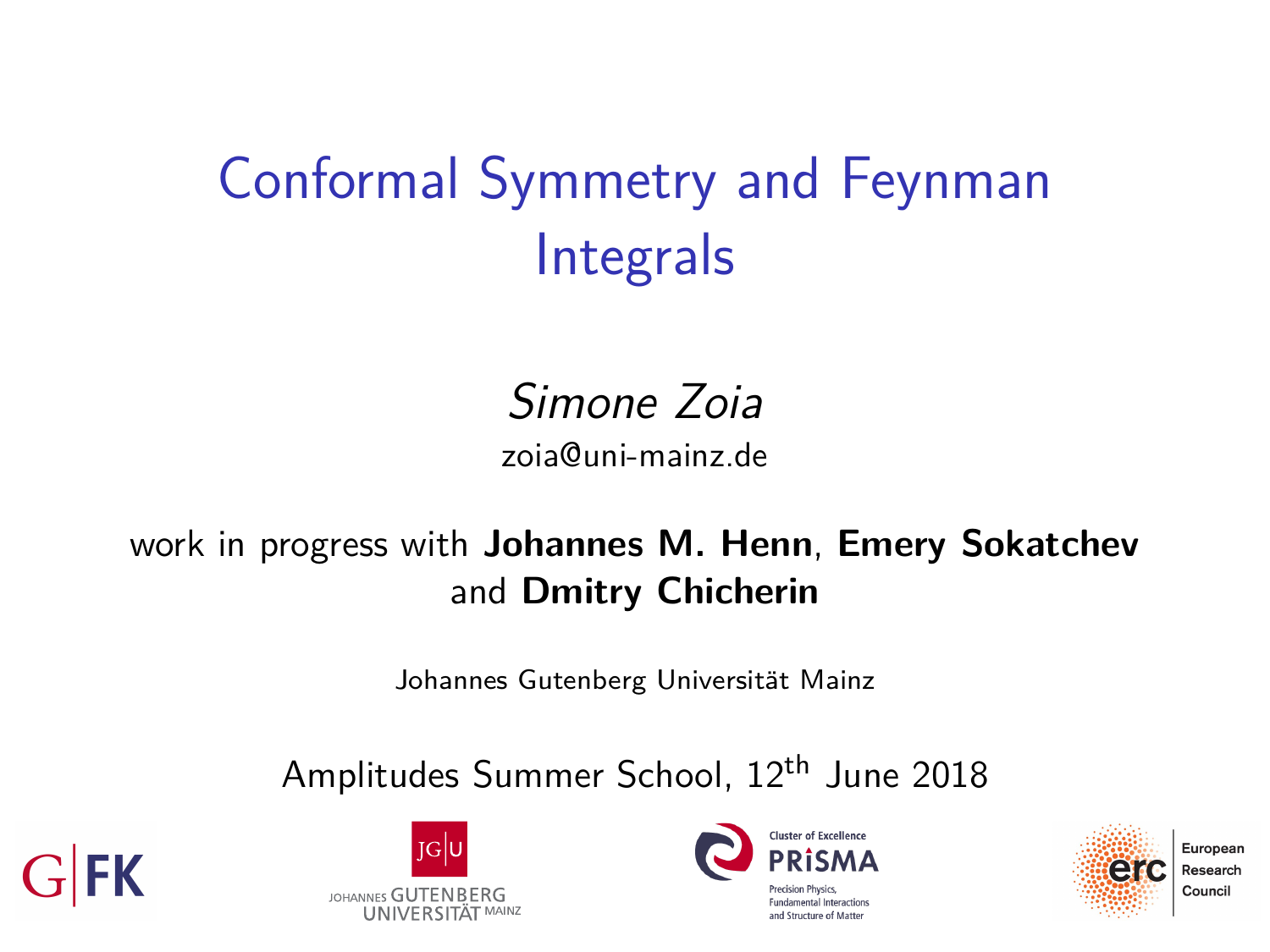### Conformal symmetry

- $\blacktriangleright$  The consequences of conformal symmetry in position space are well studied
- $\triangleright$  Our goal: application to scattering amplitudes
	- *.* work in momentum space
	- $\triangleright$  on-shell massless configuration  $p_i^2=0$
- Generator of conformal boosts becomes a  $2<sup>nd</sup>$  order operator

$$
K_{\mu} = \sum_{i=1}^{n} \left[ -p_{i\mu} \Box_{p_i} + 2p_i^{\nu} \frac{\partial}{\partial p_i^{\nu}} \frac{\partial}{\partial p_i^{\mu}} + 2(D - \Delta_i) \frac{\partial}{\partial p_i^{\mu}} \right]
$$

 $\triangleright$  We cannot Fourier-transform from position to momentum space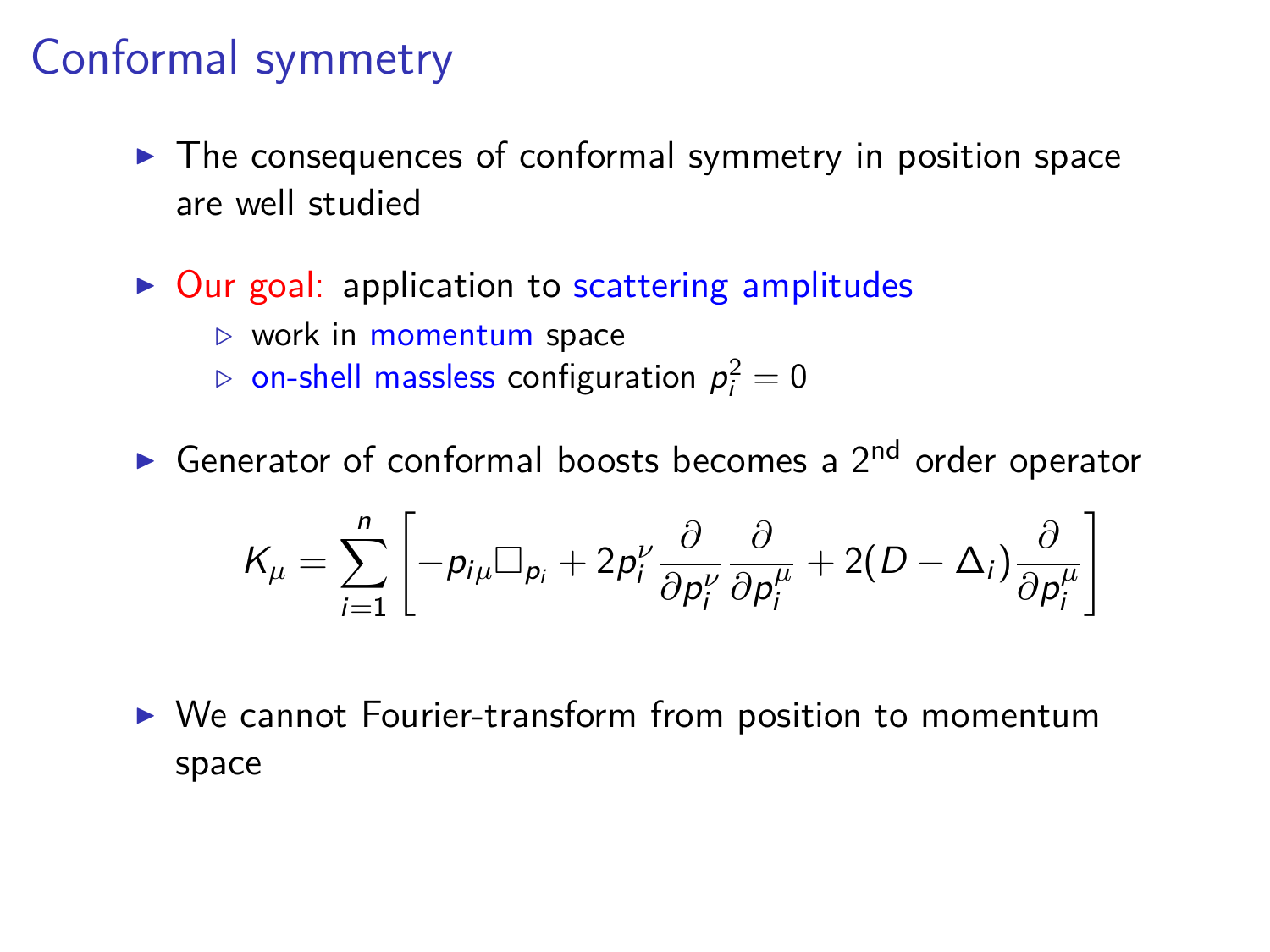## Collinear anomaly

▶ Consider naïvely conformal Feynman integrals: conformal symmetry may be broken in massless configurations

[Chicherin, Sokatchev 2017]

• E.g. 
$$
D = 6
$$
 scalar  $\Phi^3$  theory

• Contact anomaly

$$
K_{\mu} \frac{1}{q^2(q+p)^2} = 4i\pi^3 p_{\mu} \int_0^1 d\xi \xi (1-\xi) \delta^{(6)}(q+\xi p)
$$
  
on-shell corner  

$$
p^2 = 0 \qquad \xrightarrow{p} \xi \xi
$$

• Localized on the collinear configuration

$$
q=-\xi p,\qquad \xi\in[0,1]
$$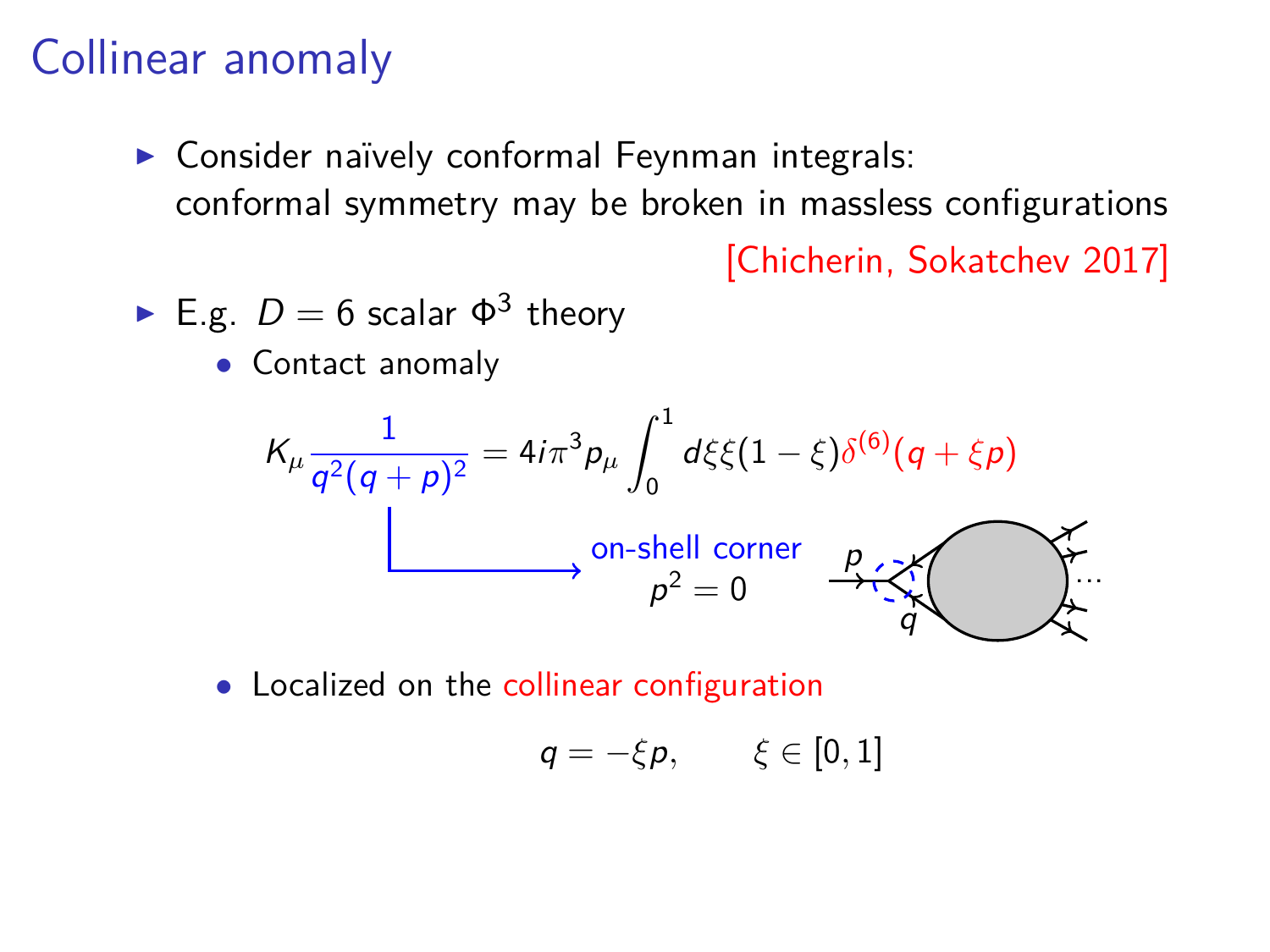### Powerful anomalous conformal Ward identities

 $\triangleright$  The contact anomaly localizes a loop-integration

$$
K_{\mu} \int d^6q \, \frac{p}{q} \cdot \sqrt{\mathcal{I}(q,...)} \times p_{\mu} \int_0^1 d\xi \xi (1-\xi) \mathcal{I}(q=-\xi p,...)
$$

System of linear non-homogeneous  $2<sup>nd</sup>$ -order DEs

$$
K_{\mu}\delta^{(6)}(P)\mathcal{I}^{(\ell)}=\delta^{(6)}(P)\mathcal{A}^{(\ell-1)}_{\mu}
$$

 $\triangleright$   $\mathcal{I}^{(\ell)}$   $\ell$ -loop Feynman integral  $\triangleright$   $\mathcal{A}_{\mu}^{(\ell-1)}$  anomaly, 1-fold integration of  $\ell-$  1-loop integrals

- $\triangleright$  We follow the bootstrap approach:
	- 1. write an ansatz for the (symbol of the)  $I$
	- 2. fix the coefficients through Ward identities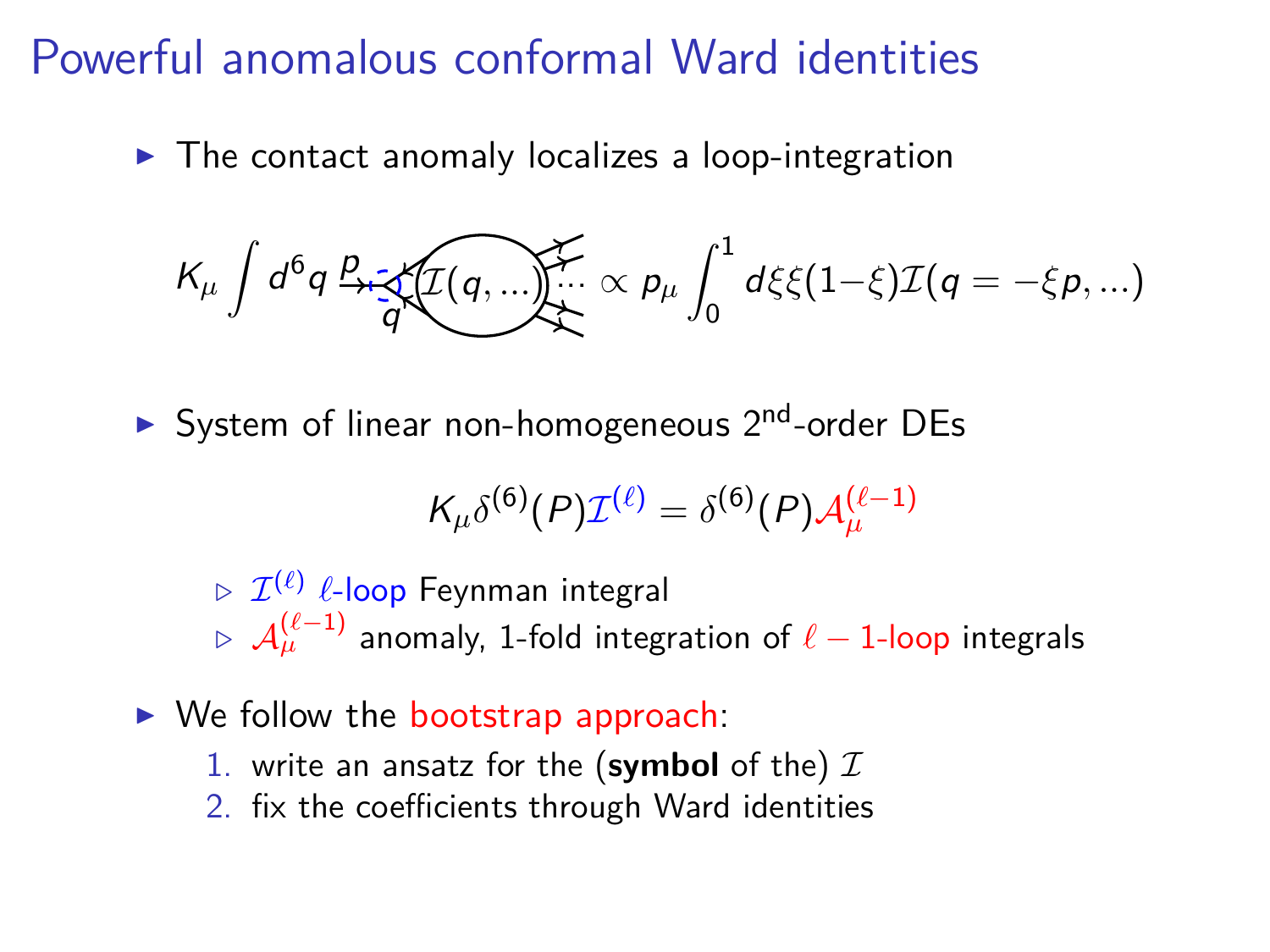#### A first application: 6D penta-box



finite planar even under complex conjugation graph symmetry  $\{1 \leftrightarrow 3, 4 \leftrightarrow 5\}$ 

Planar pentagon alphabet  $Ap = \{\alpha_i\}_{i=1,\dots,26}$ 

[Gehrmann, Henn, Lo Presti 2015]

 $\blacktriangleright$  Ansatz for the symbol is

$$
\mathcal{S}\left[\mathcal{I}_{5}^{(2)}\right]=\frac{1}{\sqrt{\Delta}}\sum_{I=(i_{1},...,i_{5})}c_{I}\left(\alpha_{i_{1}}\otimes...\otimes\alpha_{i_{5}}\right),\quad\alpha_{i}\in\mathbb{A}_{P}
$$

where  $\Delta = \det \left( 2 p_i \cdot p_j \right)$  is the Gram determinant

#### *.* **All coefficients are fixed**!

*.* Only **one projection** of the Ward identities is needed